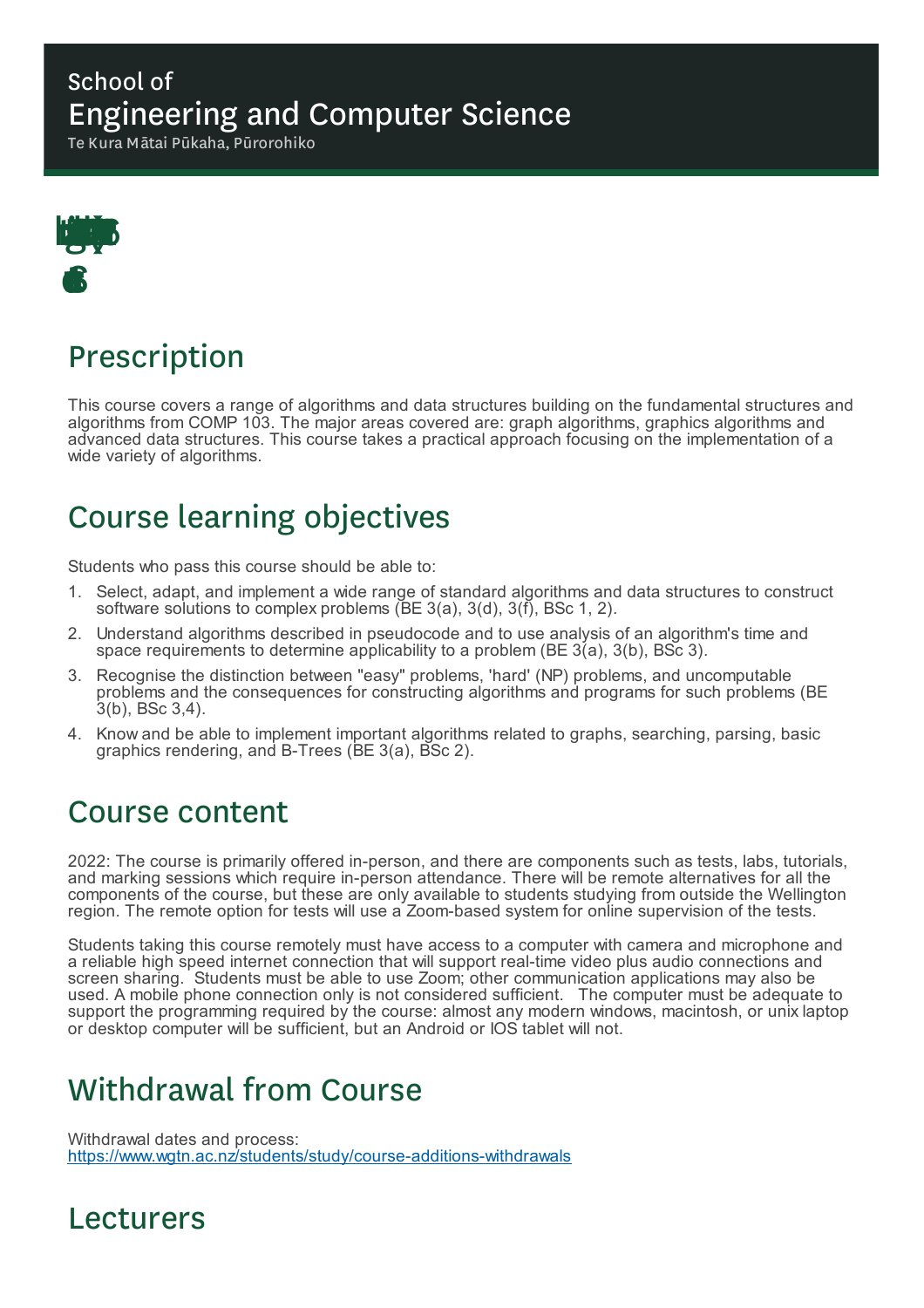### Dr Simon McCallum (Coordinator)

simon.mccallum@vuw.ac.nz 04 463 5352

CO 257 Cotton Building (All Blocks), Gate 7, Kelburn Parade, Kelburn



jyoti.sahni@vuw.ac.nz 04 463 5509

#### Zohar Levi

zohar.levi@vuw.ac.nz 04 886 5330

CO 338 Cotton Building (All Blocks), Gate 7, Kelburn Parade, Kelburn

# Teaching Format

This course will be offered in-person and online. For students in Wellington, there will be a combination of in-person components and web/internet based resources. It will also be possible to take the course entirely online for those who cannot attend on campus, with all the components provided in-person also made available online.

During the trimester there will be up to three lectures and a tutorial for you to sign up and attend during the week.

# Student feedback

Student feedback on University courses may be found at: www.cad.vuw.ac.nz/feedback/feedback\_display.php

# Dates (trimester, teaching & break dates)

- Teaching: 28 February 2022 03 June 2022
- Break: 11 April 2022 24 April 2022 É
- Study period: 06 June 2022 09 June 2022
- Exam period: 10 June 2022 25 June 2022

#### Class Times and Room Numbers

#### **28 February 2022 - 10 April 2022**

- **Tuesday** 12:00 12:50 LT205, Hugh Mackenzie, Kelburn  $\blacksquare$
- **Thursday** 17:10 18:00 LT103, Maclaurin, Kelburn É
- **Friday** 11:00 11:50 LT103, Maclaurin, Kelburn É
- **25 April 2022 - 05 June 2022**
- **Tuesday** 12:00 12:50 LT205, Hugh Mackenzie, Kelburn
- **Thursday** 17:10 18:00 LT103, Maclaurin, Kelburn
- **Friday** 11:00 11:50 LT103, Maclaurin, Kelburn

# Other Classes

There are tutorials as shown in the Timetable page of the course home page hosted by ECS.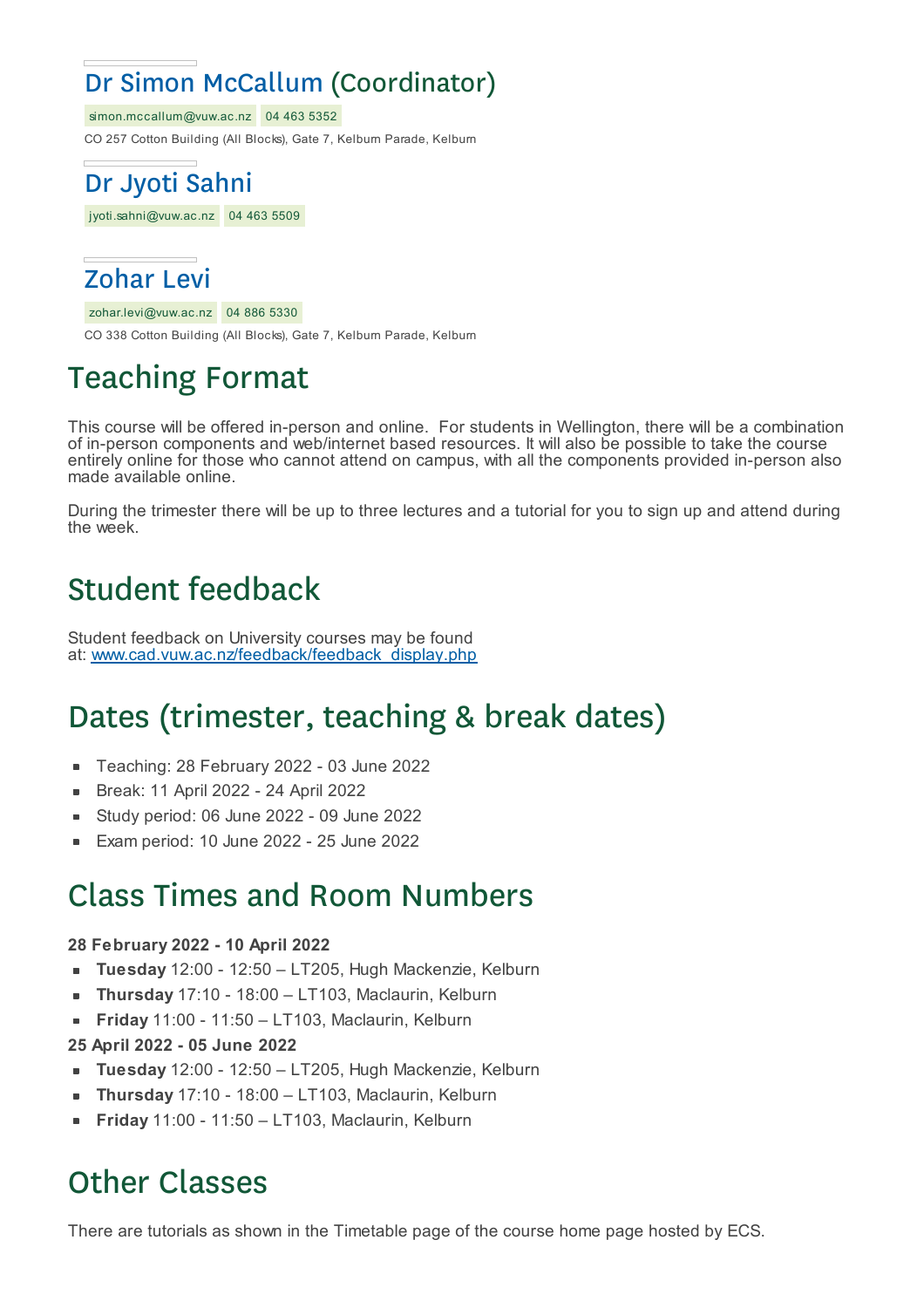# Set Texts and Recommended Readings

#### Required

There are no required texts for this offering.

### Mandatory Course Requirements

There are no mandatory course requirements for this course.

*If you believe that exceptional circumstances may prevent you from meeting the mandatory course requirements, contact the Course Coordinator for advice as soon as possible.*

#### Assessment

The two tests will take place in the lectures during weeks 7 and the exam period. The four assignments will be due during the normal 12 main teaching weeks.

Note that the assessment has been changed since the beginning of the course: Assignment 5 was removed, Assignment 4 increased in weight, and Test 2 moved to the exam period.

| Assessment Item            | Due Date or Test Date | CLO(s)       | Percentage |
|----------------------------|-----------------------|--------------|------------|
| Assignments 1-3 (10% each) | TBC                   | CLO: 1,2,3,4 | 30%        |
| Test 1                     | Week 7                | CLO: 1,2,3,4 | 25%        |
| Test 2                     | 20 June (exam period) | CLO: 1,2,3,4 | 30%        |
| Assignment 4               | Week 12               | CLO: 1,2,3,4 | 15%        |

#### Penalties

Policy for Late Submissions:

Each student will have 3 "late days" which you may choose to use for any assignment or assignments during the course. There will be no penalty applied for these late days. You do not need to apply for these - any late days you have left will be automatically applied to assignments that you submit late.

The submission system will give you 72 hours worth of "seconds" to use throughout the five assignments, so this gives you more leeway and it will be automatically calculated and reported to you by the ECS Student Marks system.

After the 3 late days have used up, any assignment submitted up to 24 hours after the deadline will be penalised by 20% of your marks, and any assignment submitted between 24 and 48 hours after the deadline will be penalised by 40% of you marks. Any assignment submitted 48 hours or more after the deadline will not be marked and will get 0 marks.

#### Extensions

Individual extensions will only be granted in **exceptional personal circumstances**, and should be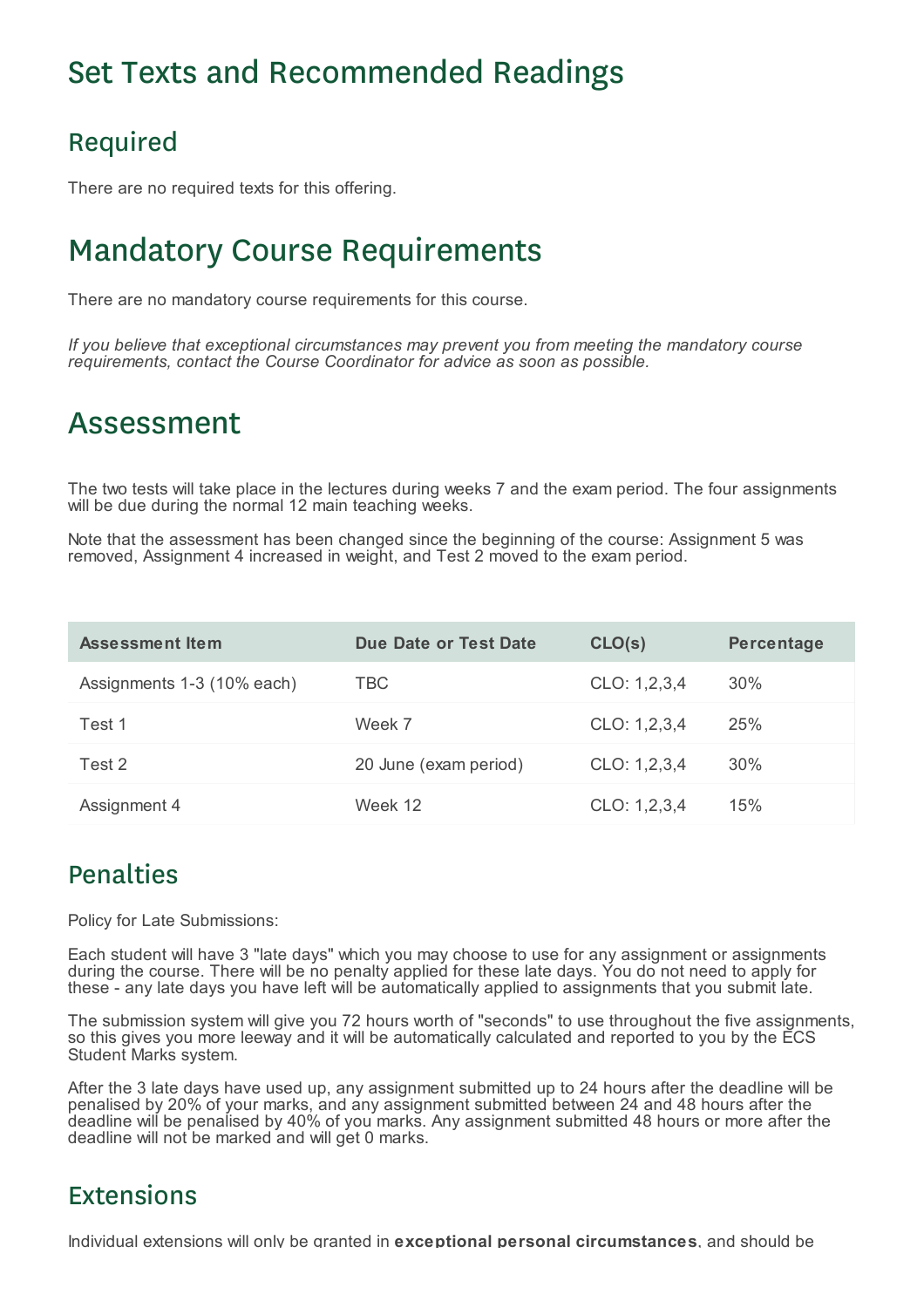Individual extensions will only be granted in **exceptional personal circumstances**, and should be negotiated with the course coordinator before the deadline whenever possible. Documentation (eg, medical certificate) may be required.

#### Submission & Return

The assignments will be marked in person: you will need to sign up for a 15 minute session with one of the markers for you to demonstrate your program and to talk about key details of your program with the marker. The marking slots will be announced closer to the time and will be posted outside the lab where the marking will take place. Please check the course web page for more information.

If you do not get your assignment marked in the marking slots assigned for that assignment, you will automatically get 10% penalty and if the assignment is not marked by the end of the course, you will get 0% for that assignment. **If you have any special circumstances you need to contact the course coordinator a.s.a.p. to see if alternative arrangements can be made if appropriate.**

The policy on late submission is as follows:

- Each assignment will be marked out of 100.
- Each assignment that is late (ie, submitted on the submission system after the deadline) will be penalised by 20 marks if it is up to 24 hours late, and penalised by 40 marks if it is between 24 hours and 48 hours late. Any work submitted more than 48 hours after the deadline will receive 0 marks.
- Each student will have 3 "late days" which you may choose to use for any assignment or assignments during the course. There will be no penalty applied for these late days. You do not need to apply for these - any late days you have left will be automatically applied to assignments that you submit late.
- The late days are intended to cover minor illnesses or other personal reasons for being late. You should only ask for extensions in the case of more significant or longer lasting problems (and you may need documentation). Do not waste "late days" on procrastination!

# **Workload**

In order to maintain satisfactory progress in COMP 261, you should plan to spend an average of 10 hours per week on this paper. A plausible and approximate breakdown for these hours would be:

- Lectures and tutorials: 4 hours,
- Review and readings: 1 hour,
- Assignments: 5 hours.

# Teaching Plan

See https://ecs.wgtn.ac.nz/Courses/COMP261\_2022T1/LectureSchedule

# Communication of Additional Information

The main means of communication outside of lectures will be the COMP 261 web page at https://ecs.wgtn.ac.nz/Courses/COMP261\_2022T1/. There you will find, among other things, this document, the lecture schedule and assignment handouts, timetable for the lectures/tutorials/helpdesks, and the COMP 261 Forum. The forum is a web-based bulletin board system. Questions and comments can be posted to the forum, and staff will read these posts and frequently respond to them.

# Links to General Course Information

- Academic Integrity and Plagiarism: https://www.wgtn.ac.nz/students/study/exams/integrity-plagiarism ×
- Academic Progress: https://www.wgtn.ac.nz/students/study/progress/academic-progess (including restrictions and non-engagement)
- Dates and deadlines: https://www.wgtn.ac.nz/students/study/dates
- Grades: https://www.wgtn.ac.nz/students/study/progress/grades